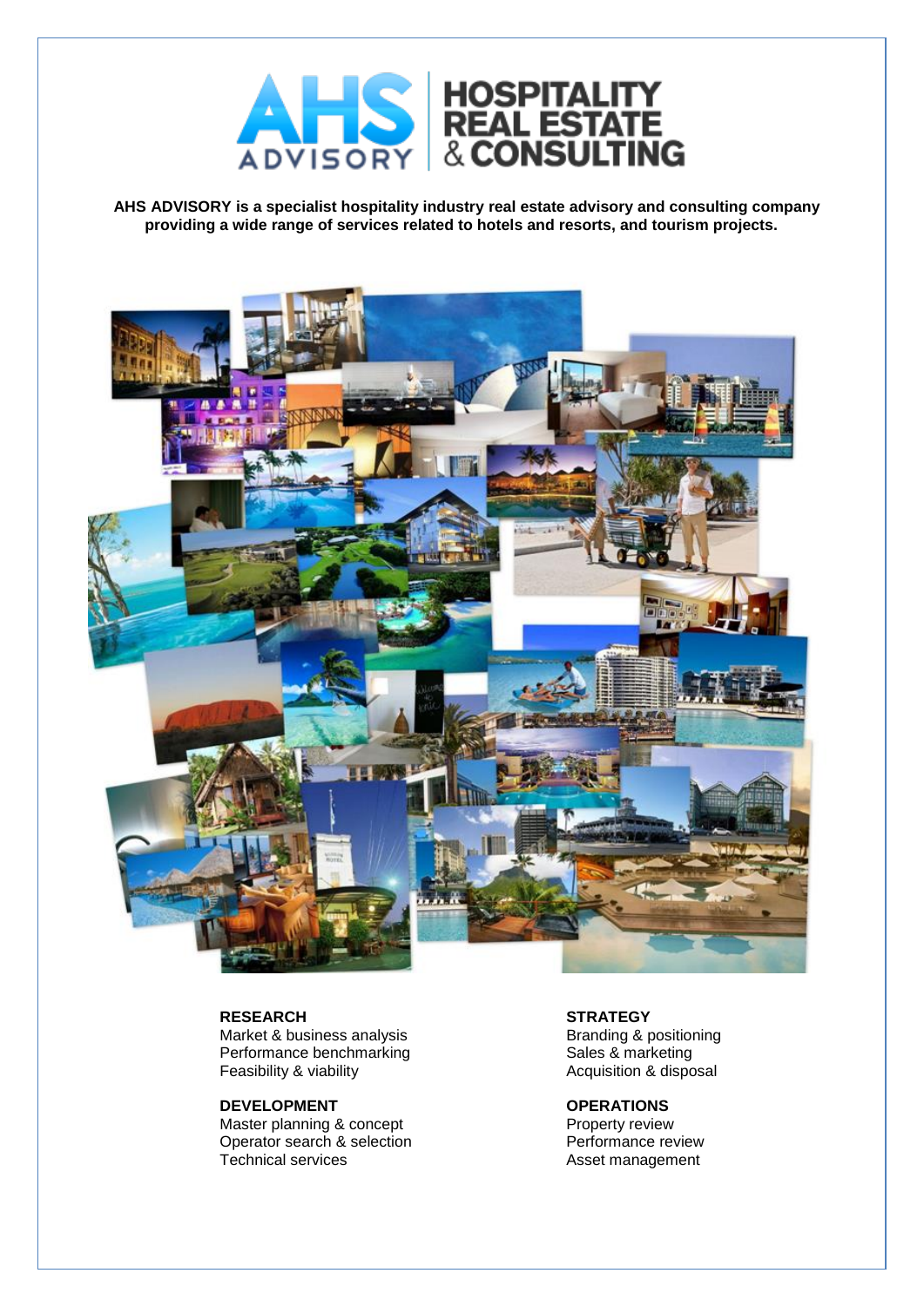

# **About AHS Advisory**

AHS Advisory is a specialist hospitality real estate and consulting company providing a range of advisory services related to the planning, development, ownership, and management of hotels, resorts, and mixed-use tourism properties.

We specialise in:

- Market and business advisory market and business analysis, performance benchmarking, feasibility and viability studies;
- Project advisory master planning and concept development, operator search and selection, technical services and design development;
- Operations advisory property review and performance assessment, asset management services; and
- Strategy advisory branding and positioning, sales and marketing, acquisition and disposal.

Our methodologies include:

- In-market, primary research involving review and analysis of market participants, assessment of site and location, identification of demand generators, assessment of the factors supporting market feasibility and financial viability;
- Desk-based, secondary research analysing data and information from published sources, professional services subscriptions, web-based sources;
- Econometric and financial modelling analysis and forecasting of demand and revenue growth, supply and demand modelling, projected operating levels and trading from operations, discounted cash flow and return on investment analysis; and
- Preparation of presentations, summary reports, detailed studies, surveys, market commentaries.

The AHS Advisory Team brings together:

- Career professionals from hotel operations and professional services firms, including from senior leadership positions, operations departmental management and supervisory roles, development experience, management consulting;
- Hospitality industry skills encompassing culinary experience, food and beverage control, revenue management, financial control, housekeeping, sales and marketing, technical services; and
- Experience from working in, and providing professional advice to, a range of hospitality property types – accommodation properties (hotels, serviced apartments, backpacker hostels, student accommodation, tented accommodation, caravan parks, railway services) in a variety of locations (city-centre, urban, resort, regional)

We work with asset owners, operators, developers, investors and financiers, providing comprehensive market analysis and forecasts which form the bases for concept development, performance analysis and projections, feasibility studies, due diligence and assessments of worth.

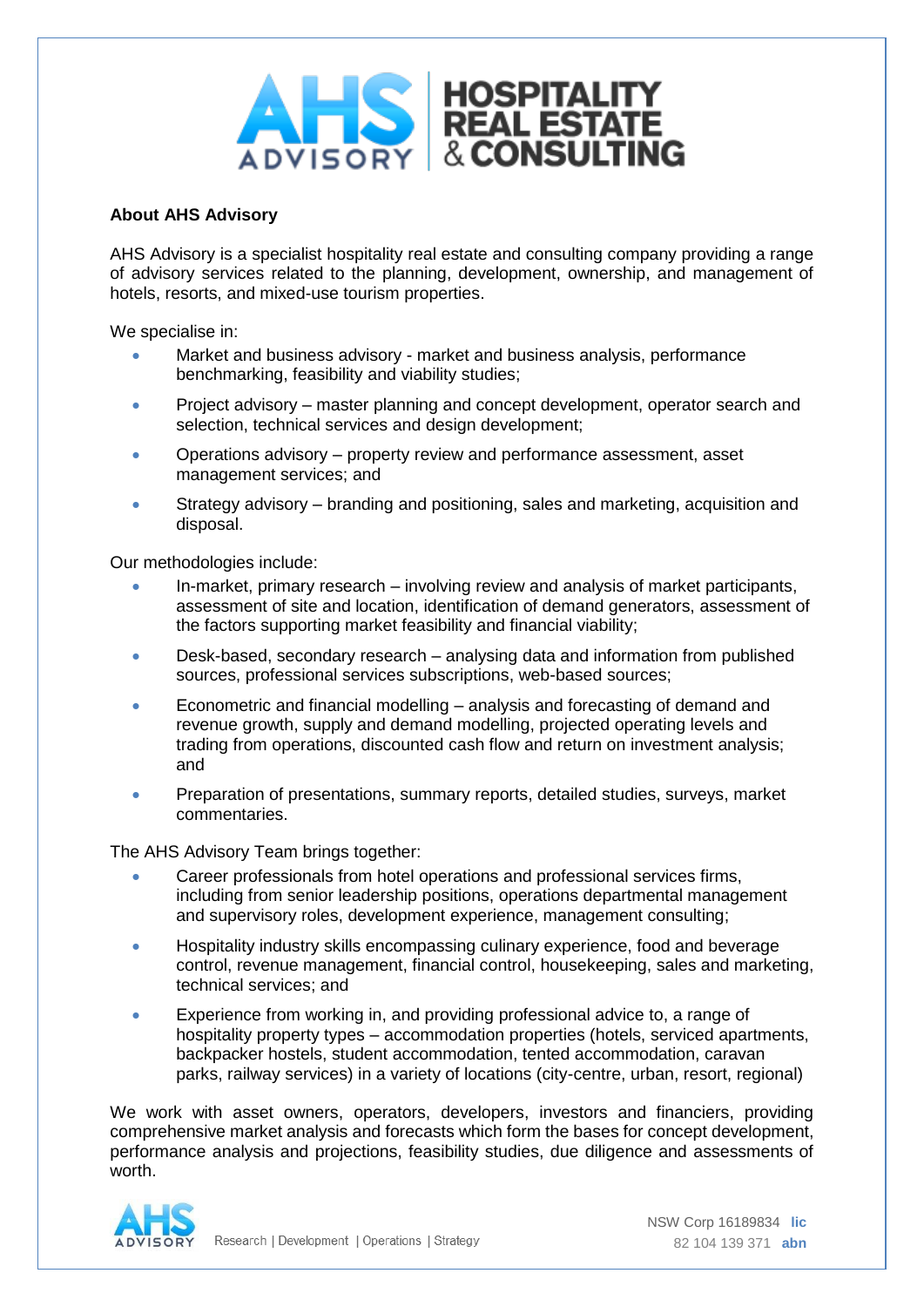

# **Our Credentials**

Our credentials are based on a history of successfully completed assignments throughout Australia, New Zealand, and the South Pacific, as well as past experience throughout Asia, Europe and the Middle East.

Our business acumen is based on personal experience with global professional services and real estate companies, including Arthur Andersen, PricewaterhouseCoopers, Deloitte, Knight Frank, and Cushman & Wakefield. In the past we have also held branding rights for globallyrecognised specialist hospitality industry advisory services firms HVS International and Horwath HTL.

We have developed our professional experience from a broad range of assignments, including valuation reports, market studies, acquisition due diligence, integrated tourist resort studies, revenue management reviews, sales and marketing strategic planning, property operations consulting, technology requirement reviews, shared ownership assessments, conference & exhibition market studies, golf studies, spa studies, operator search & selection processes, commercial terms negotiations, and expert witness duties.

AHS Advisory is a Proprietary Limited company and set up as a professional firm. It carries a corporate real estate license and holds current insurance policies.

## **Our Team**

AHS Advisory is distinguished through the extensive hospitality industry experience of its directors and consultants. Please refer to the profiles in the pages that follow.

## **Our Clients**

We have conducted work for a wide variety of clients, including hotel owners and operators, developers, investors and financiers. We have also worked for and with local councils, state and regional tourism organisations, universities, airports, entertainment companies, as well as many other companies and organisations.

In servicing our clients, we often work closely with a variety of hospitality industry specialists, including real estate brokerage and advisory firms, architectural and interior design firms, legal advisers, project managers, quantity surveyors and project engineers.

## **Our Code of Professional Conduct**

Our practice subscribes to the Code of Professional Conduct as observed by the International Society of Hospitality Consultants (ISHC), of which Ron de Wit, Managing Directors, is a practising member.

The ISHC was founded in recognition of the public need for competent, unbiased advice, professional guidance and sound judgement on the many diversified problems encountered in the hospitality industry. Members of the Society have demonstrated their integrity and are qualified by their experience, training and knowledge, to develop and express sound judgement on issues in the hospitality industry.

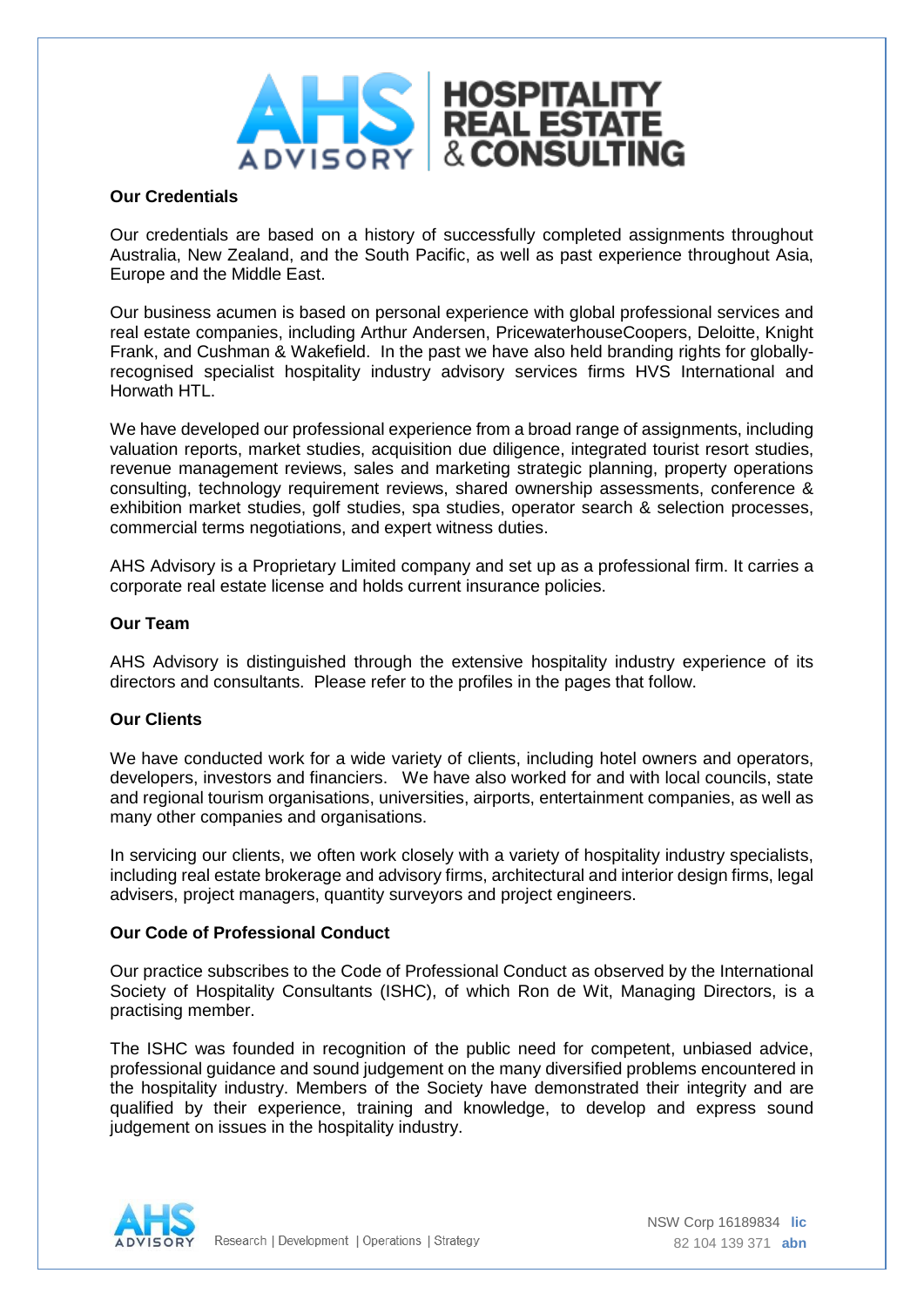

**Ron de Wit, ISHC Managing Director 3 Spring Street, Sydney NSW 2000 t** +61 2 9135 2975 **m** +61 414 860 207 **e** [ron@ahsadvisory.com](mailto:ron@ahsadvisory.com) **w** [www.ahsadvisory.com.au](http://www.ahsadvisory.com.au/)



Ron has over 35 years of experience in the hospitality industry in Australia and the South Pacific from initially working in hotels and resorts, restaurants, clubs, catering and foodservice operations; and over the last 20 years as a consultant with leading professional services firms.

With industry qualifications in hotel management and catering operations, Ron's career background lies in food and beverage cost control and financial management and spans numerous operational and managerial positions in hotels, restaurants, catering companies, club operations.

Ron's consulting skills are based on a deep understanding of the dynamics of tourism accommodation properties and businesses, as well as a detailed knowledge of operational issues and business management aspects related to the clubs and catering sectors of the hospitality industry.

Core areas of Ron's consulting expertise include research and analysis of market trends, market feasibility studies, financial viability evaluations, hotel business operational reviews, acquisition due diligence assessments, operator search and selection programs, industry best practice research and benchmark surveys, and asset management business performance reviews.

Ron has authored numerous publications including market forecasts, infrastructure development reports and investment guides, and business benchmarking reports for investment and finance companies, hotel management companies, tourism and hospitality industry lobby groups and hotel industry associations.

He has been a regular speaker at industry events, a guest lecturer at hotel schools, and presenter to club management forums.

As Managing Director of AHS Advisory, Ron leads the specialist teams in Sydney, Melbourne, Perth, and the Gold Coast to develop client and contact relationships, participate in assignments, and generally grow the business focus on Research, Development, Operations, and Strategy related to the markets and businesses of the hospitality industry.

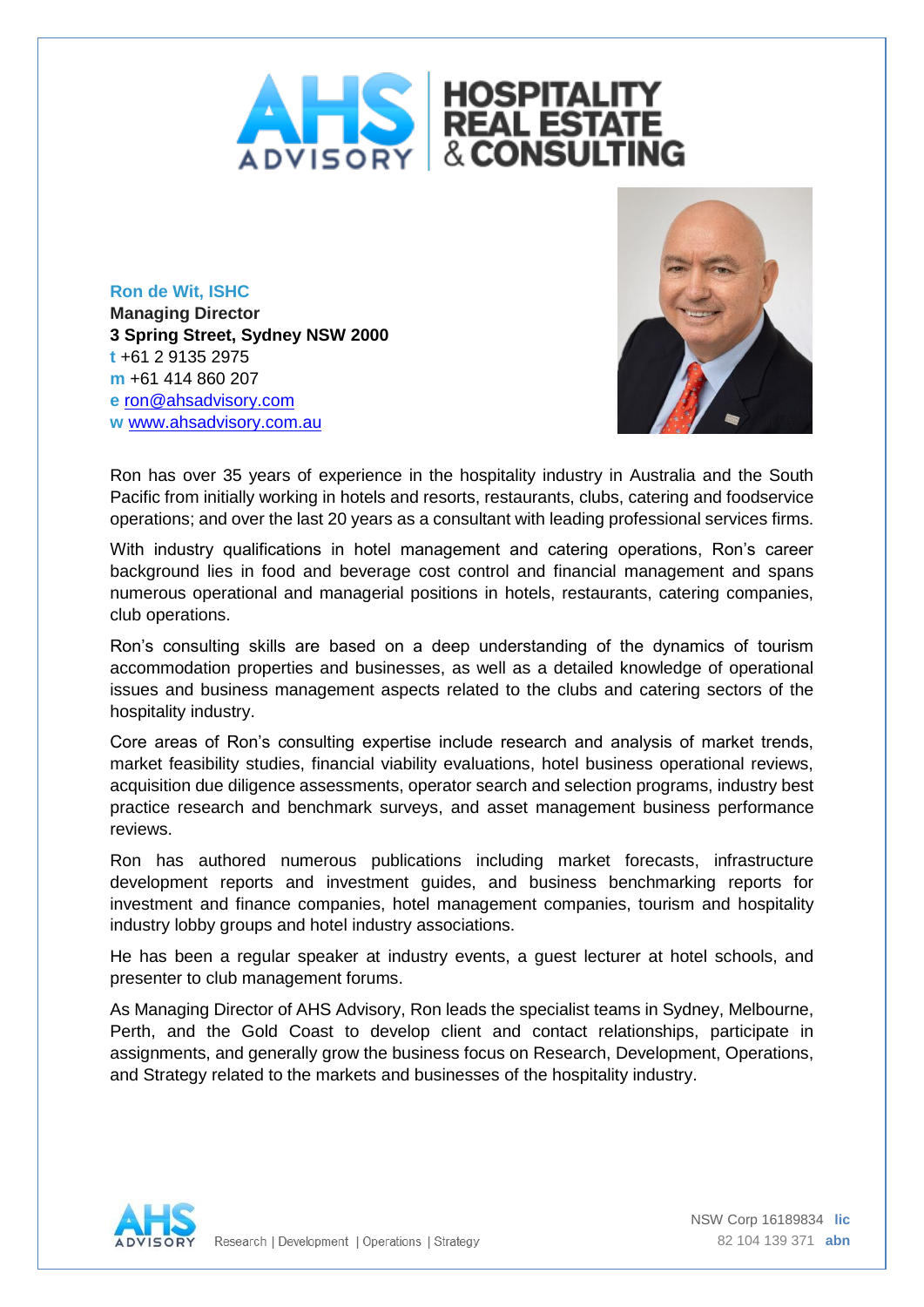

**Jennifer Davey Director – Research, Development & Strategy 3 Spring Street, Sydney NSW 2000 t** +61 2 9135 2975 **m** +61 419 278 736 **e** [jennifer@ahsadvisory.com](mailto:jennifer@ahsadvisory.com) **w** [www.ahsadvisory.com.au](http://www.ahsadvisory.com.au/)



Jennifer Davey is Director for Research, Development & Strategy advisory and consulting services with AHS Advisory in Sydney, and has over 25 years of experience in the tourism industry. With a background in tourism consulting, hotel marketing and facilities management, Jennifer specialises in the analysis, identification and brand positioning for the development of hotel, resort and destination mixed-use tourism projects.

Jennifer has developed her hospitality industry consulting skills previously working with Horwath HTL, Jones Lang Wootton (now Jones Lang La Salle), and Cushman and Wakefield focusing on strategic planning and feasibility consulting assignments for international and national hotel owners in Australia and the South Pacific.

As Marketing Manager for the Holiday Inn All Suite Hotel Group, Jennifer developed detailed marketing and business strategies for the national direction of the group and managed a national sales and marketing team. In addition to her analytical positions, Jennifer's wellrounded career extended into the strategic analysis, re-positioning and refurbishment of branded and independent hotel assets with a focus on the evaluation and delivery of effective accommodation solutions.

Jennifer has a Graduate Diploma in Tourism Management, and a Bachelor of Arts (Leisure Studies) from the University of Technology, Sydney and has developed tourism courses and lectured for various hotel schools as well as presenting for industry conferences. Jennifer currently lectures for Torrens University's Blue Mountains International Hotel Management School.

Research | Development | Operations | Strategy

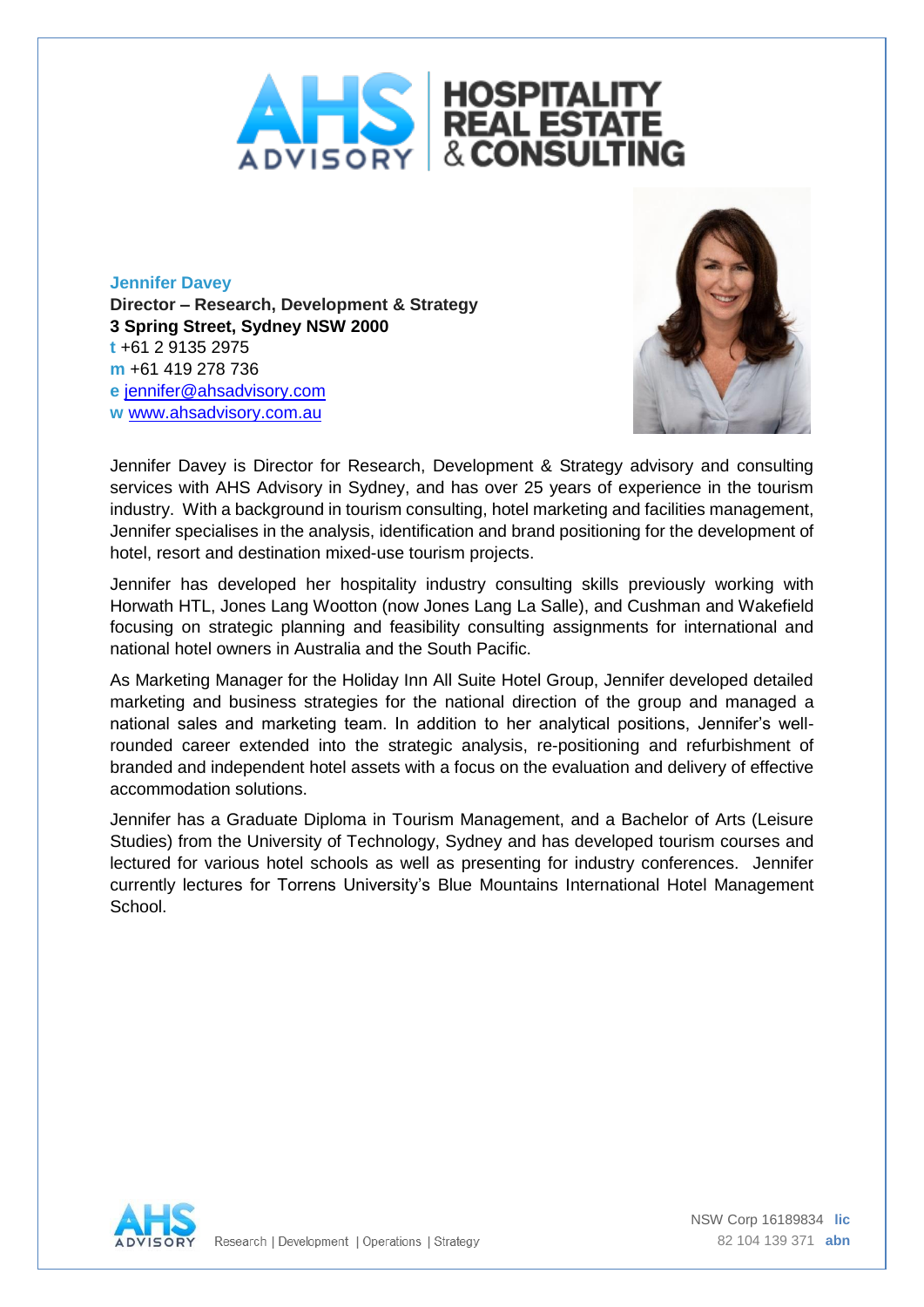

**Damien Little Director - Research, Development & Strategy 454 Collins Street, Melbourne VIC 3000 t** +61 3 9133 5900 **m** +61 457 001 865 **e** [damien@ahsadvisory.com](mailto:damien@ahsadvisory.com) **w** [www.ahsadvisory.com.](http://www.ahsadvisory.com/)au



Damien Little is Director for Research, Development & Strategy advisory and consulting services with AHS Advisory in Melbourne and has 20 years of consulting experience with significant experience in financial modelling.

During this time, he has undertaken hotel-related projects in 17 countries across the Asia Pacific region, being involved in more than 400 projects. Damien has been involved in projects across all industry segments including 5-star city hotels, luxury island resorts, golf resort properties, mid-scale regional hotels, budget hotels, backpacker accommodation, restaurants and clubs.

Damien has extensive experience in the China market having travelled to more than 70 cities across the country.

Types of engagements that Damien has been involved in include Market Entry Strategies, Market & Financial Feasibility Studies, Investment Due Diligence and Opinion of Value, Land Development & Master Planning studies, Product Repositioning/Renovation Feasibility and Asset management projects.

Prior to joining AHS, Damien worked for Horwath HTL (Pacific Asia practice) for 17 years and spent time in the Singapore, Hong Kong and Beijing offices. While in Beijing he ran the company's China practice and grew the team in Beijing from 6 to 14.

He is also a frequent speaker at industry-related conferences around the region and has published numerous research articles in regional industry publications.

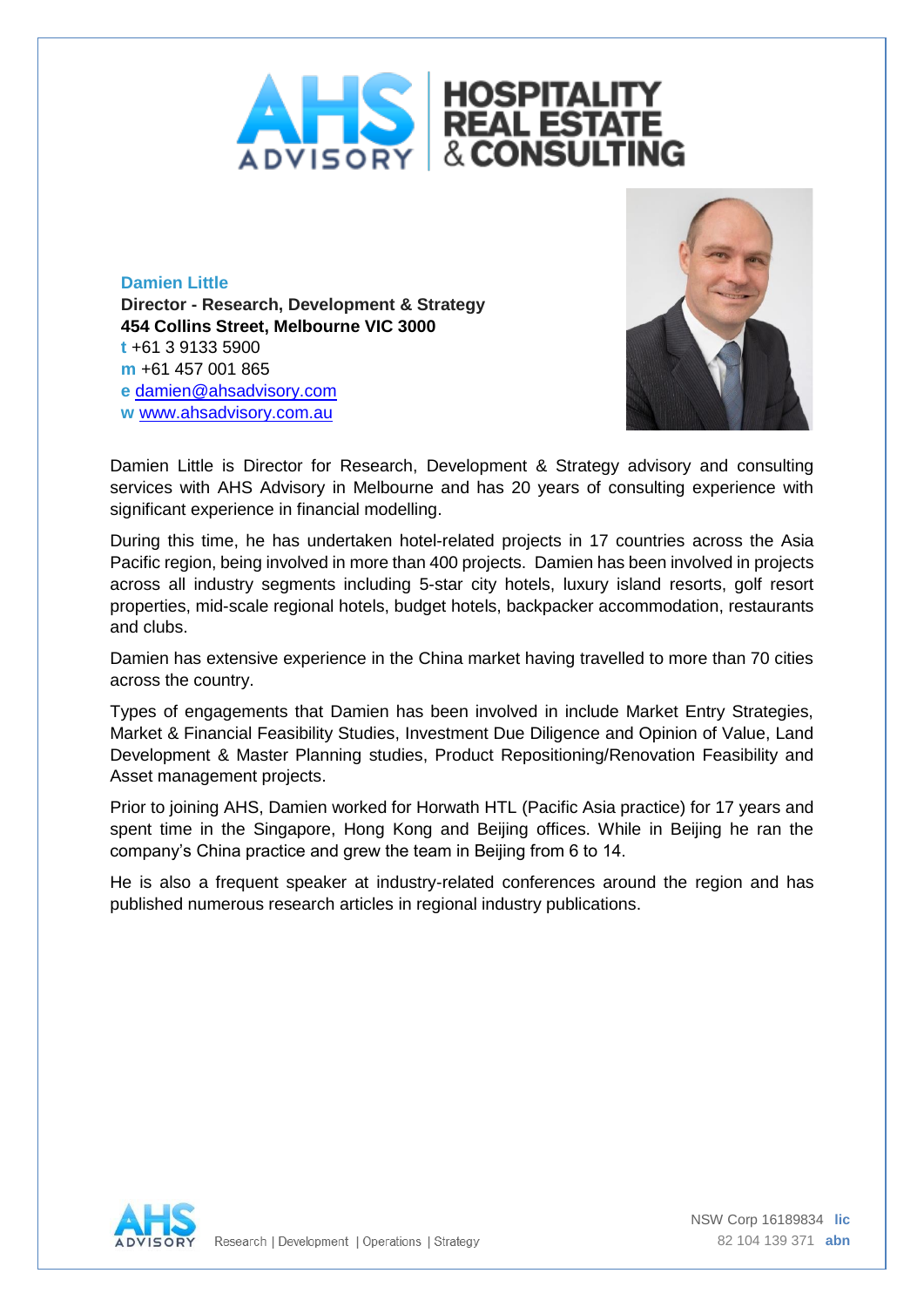

**Kevin B. Murphy, ISHC, FIH, CHA, MAICD Director – Asset Management**

**m** +61 420 818 656 **e** [kevin@ahsadvisory.com](mailto:kevin@ahsadvisory.com) **w** [www.ahsadvisory.com.au](http://www.ahsadvisory.com.au/)



Kevin Murphy is Director for Asset Management with AHS Advisory, and is based on the Gold Coast. AHS Advisory assists owners with effective and strategic hospitality investment planning, acquisition and asset management, saving them time and money and providing the security of improved profitability within their planned and existing hospitality portfolios in Asia, Australia and elsewhere.

Kevin joins the team as a highly experienced, professional hospitality advisor, providing informed guidance to existing and new hotel owners, and hospitality investors, in relation to their hotel real estate interests worldwide. He has a well-earned reputation for taking complex and difficult projects to completion and turning problem hotels from receivership into successes with corrective management.

A 3rd generation hotelier, following a widely experienced career with Hilton International and Le Meridien Hotels in the Asia Pacific, U.S.A., East Africa, and UAE regions, and with Southern Sun Hotels and South African Breweries Groups in Southern Africa, Kevin served for 11 years from September 1995 to 2006 as Senior Vice President - Development & Acquisitions in the original creation of the portfolio and the brands of Langham Hotels International, the luxury subsidiary of Hong Kong's publicly-listed Great Eagle Holdings.

Since 2006, as their CEO, he also headed Asiawide Hospitality Solutions, a Hong Kong-based consultancy practice dedicated to providing the highest level of experienced strategic planning and operational advice to investors and hotel owners. His wide industry knowledge and hotel group experience at the corporate level makes his perspectives on owner-operator partnerships and future hotel development and investment needs particularly relevant to both individual hotel investors as well as to hotel portfolio owners, whether private or public.

Recently, during 2015-16, Kevin served as the Chairman of the Executive Board of the Pacific Asia Travel Association (PATA), an organization that combines Government, Carriers and Industry within the Travel & Tourism field across the Asia Pacific region' and is a past Chairman of their Hospitality & Marketing Committees. An active member of PATA since 1984, Kevin was awarded the PATA Order of Merit in 2003, the Chairman's Award in 2006 and their Honorary Life Membership in 2008 for his continued contributions to the aims of the Association's members and in the growth of responsible and sustainable tourism development in the Asia Pacific region.

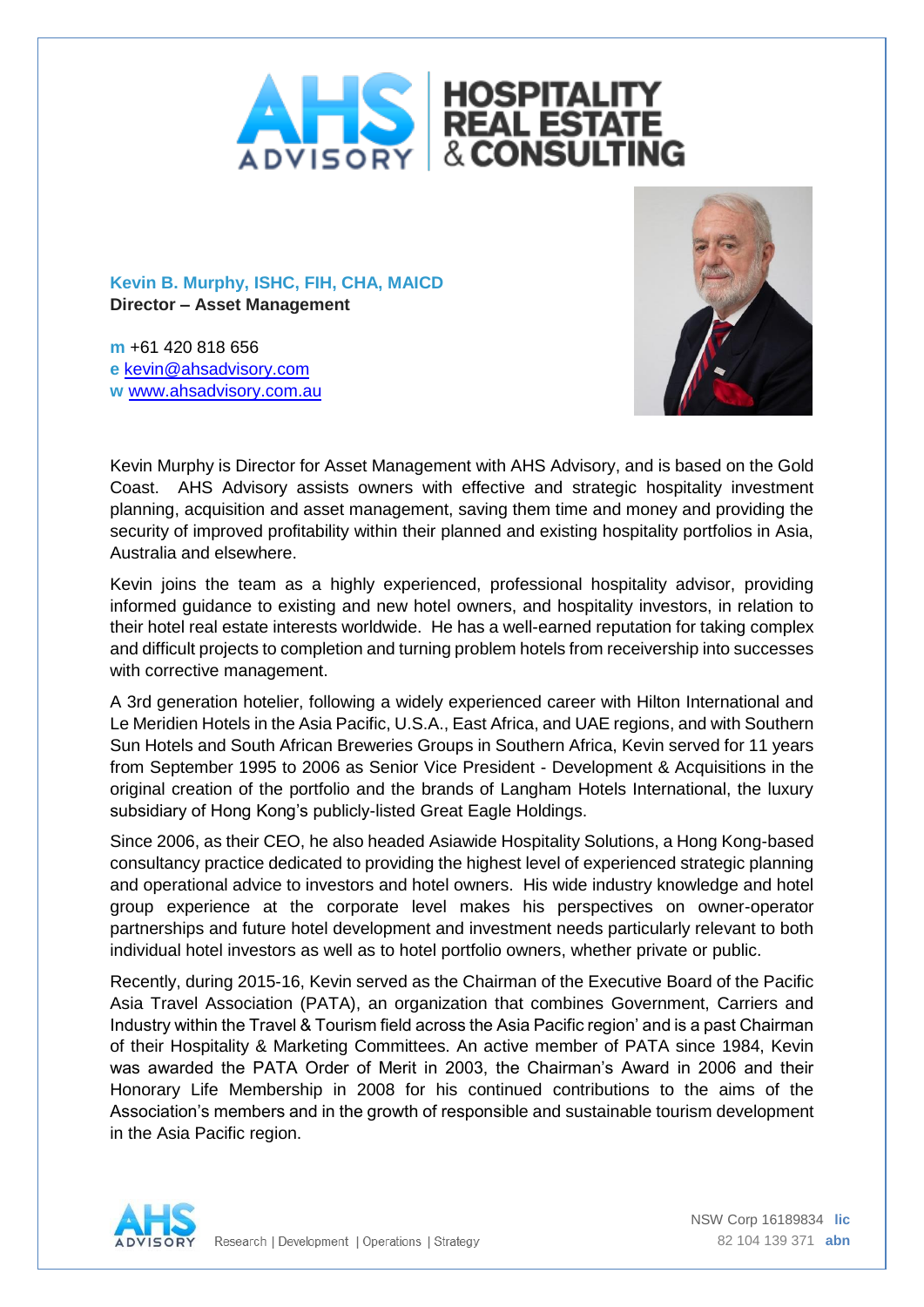

**David Brown Senior Hotel Operations Specialist 3 Spring Street, Sydney NSW 2000 t** +61 2 9135 2975 **m** +61 424 907 587 **e** [david@ahsadvisory.com](mailto:david@ahsadvisory.com) **w** [www.ahsadvisory.com.au](http://www.ahsadvisory.com.au/)



David Brown is Senior Hotel Operations Specialist, based in our Sydney office. AHS Advisory assists owners and developers with effective and strategic advice for new and existing hotel assets with expertise in pre-openings, due diligence, performance improvement, product improvement plans and business strategy.

David joins the team as a highly experienced hotel operator having held senior leadership positions with strata-title, publicly-listed corporations and independently-owned and -operated hotels and serviced residences. He has cultivated a reputation for results-based leadership with an emphasis on driving high quality sustainable outcomes in all facets of hotel operations during a career spanning 30 years.

During this time David lead a number of pre-openings both in Sydney and the Middle East working alongside owners, developers, corporate taskforces, contractors and development teams. His 10-years with Frasers Hospitality Pty Ltd, a wholly owned division of the Singapore listed Frasers Property, included the pre-opening of Fraser Suites Sydney in 2006 followed by Fraser Suites Dubai in 2009. During his 7½ years in the UAE, David oversaw new projects in Qatar, Kingdom of Saudi Arabia, Bahrain, Oman and Nigeria.

Prior to this David held General Manager roles with Saville Hotel Group, a wholly owned division of Stockland, later acquired by Mantra Group, and was most recently Group General Manager with View Hotels where he successfully implemented a strategic review that significantly uplifted the performance of the group's Sydney, Melbourne and Brisbane hotels. David holds a Diploma in Hospitality & Catering, a Master of Management (MGSM), and recently completed an e-Cornell certificate in Hotel Real Estate Investments and Asset Management.

Research | Development | Operations | Strategy

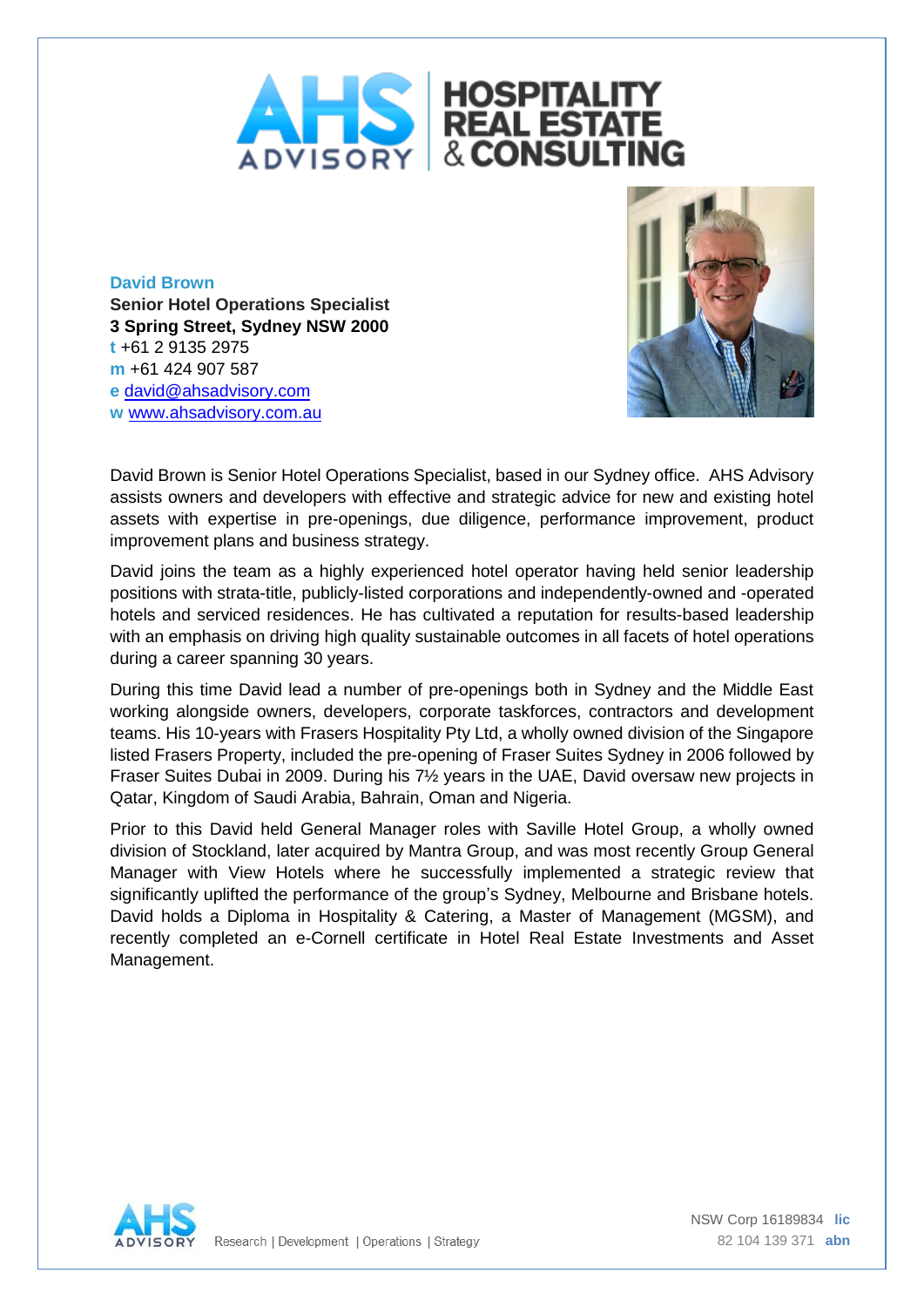

**Josephine Chong Manager - Research, Development & Strategy 454 Collins Street, Melbourne VIC 3000 t** +61 3 9133 5900 **m** +61 422 046 578 **e** [josephine@ahsadvisory.com](mailto:josephine@ahsadvisory.com) **w** [www.ahsadvisory.com.au](http://www.ahsadvisory.com.au/)



Josephine is Manager - Research, Development & Strategy at AHS Advisory in Melbourne, responsible for leading and participating in assignments and conducting market research across Australia, specialising in feasibility assessment, financial analysis, performance studies, operator selection processes and commercial terms negotiations.

Josephine has tourism and hospitality industry experience from working in Singapore, Southeast Asia, and in Australia. Before joining AHS advisory, she was selected for the inaugural Management Trainee programme for Singapore's top tourist destination, Sentosa Island. She has gained extensive experience across multi-departmental functions in tenancy management, business development, client relations, attraction operations, security master planning, marketing, and human resource management.

Her background in hotels encompasses various roles across Rooms Division and Revenue Management departments, which allowed her to develop deep understanding of the business development and revenue management functions in hotels.

Josephine recently graduated from the Blue Mountains International Hotel Management School with a Masters in International Hotel Management and the winner of the Academic Excellence Gold Medal – attaining the best results among the graduating cohort and the recipient of the Hyatt Graduate Privileged Partners Program Award.



Research | Development | Operations | Strategy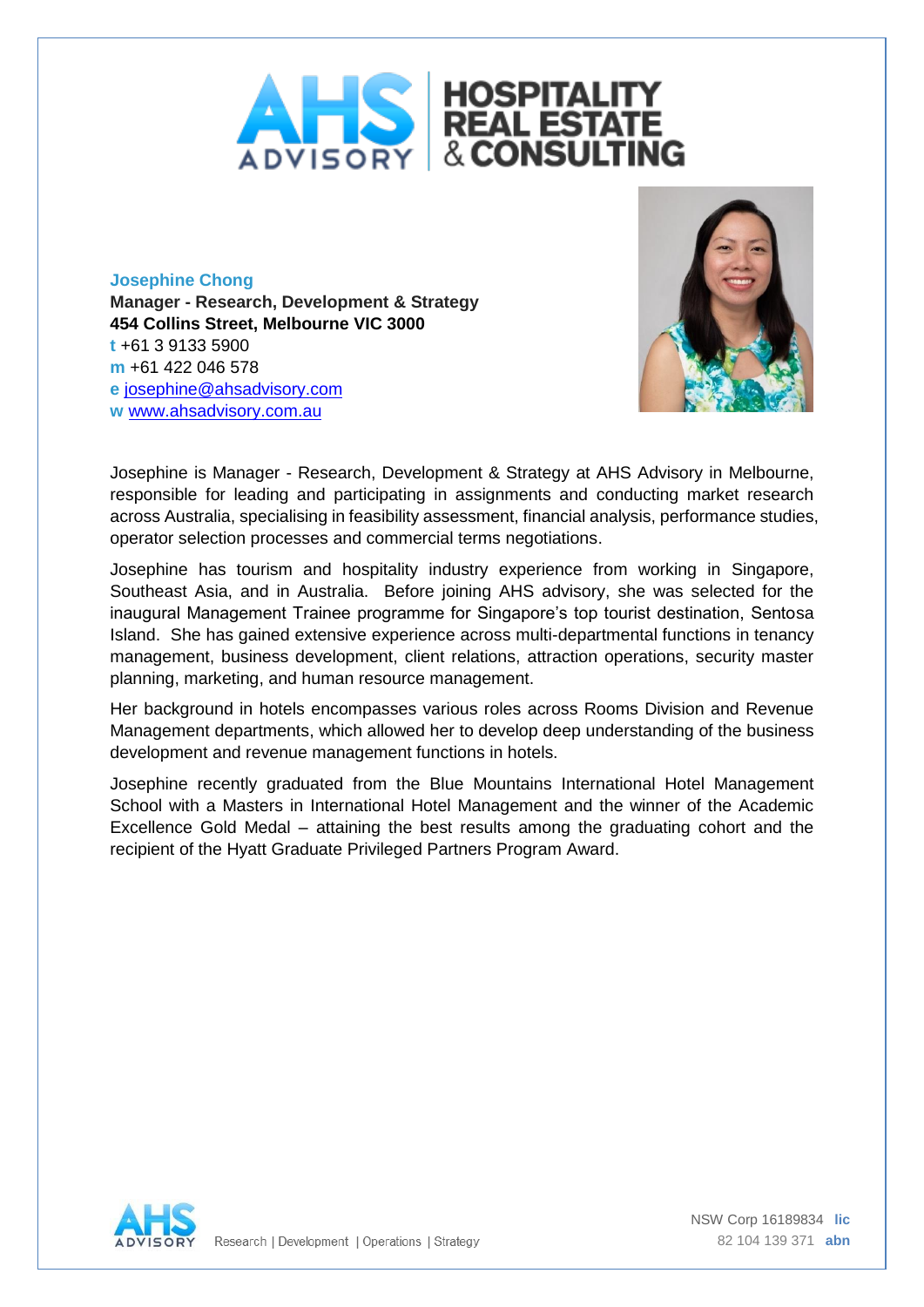

**Martyna Zaczek Manager – Research, Development & Strategy**

**m** +61 478 451 237 **e** [martyna@ahsadvisory.com](mailto:martyna@ahsadvisory.com) **w** [www.ahsadvisory.com.au](http://www.ahsadvisory.com.au/)



Martyna is Manager - Research, Development & Strategy at AHS Advisory in Perth, responsible for the company's market presence in Western Australia, while leading and participating in assignments and conducting market research across the country, specialising in feasibility assessment, branding and positioning strategy, and operator selection processes.

Martyna has hospitality industry experience across Poland and Australia. Before joining AHS Advisory, she worked with independent hotels and global hotel brand companies in Poland and Australia. She has gained extensive experience across event, sales and revenue management, business development, and client relations.

Her background in hotels encompasses various roles across the Sales and Event department, as well as the Revenue Management department, which allowed her to develop deep understanding of the business development and revenue management functions in hotels.

Martyna graduated from the Blue Mountains International Hotel Management School with a Masters in International Hotel Management and was the winner of the Academic Excellence Silver Medal in her year – attaining one of the best results among the graduating cohort and the recipient of the Star Graduate Privileged Partners Program Award. Martyna has also been a casual lecturer and tutor at her former university.

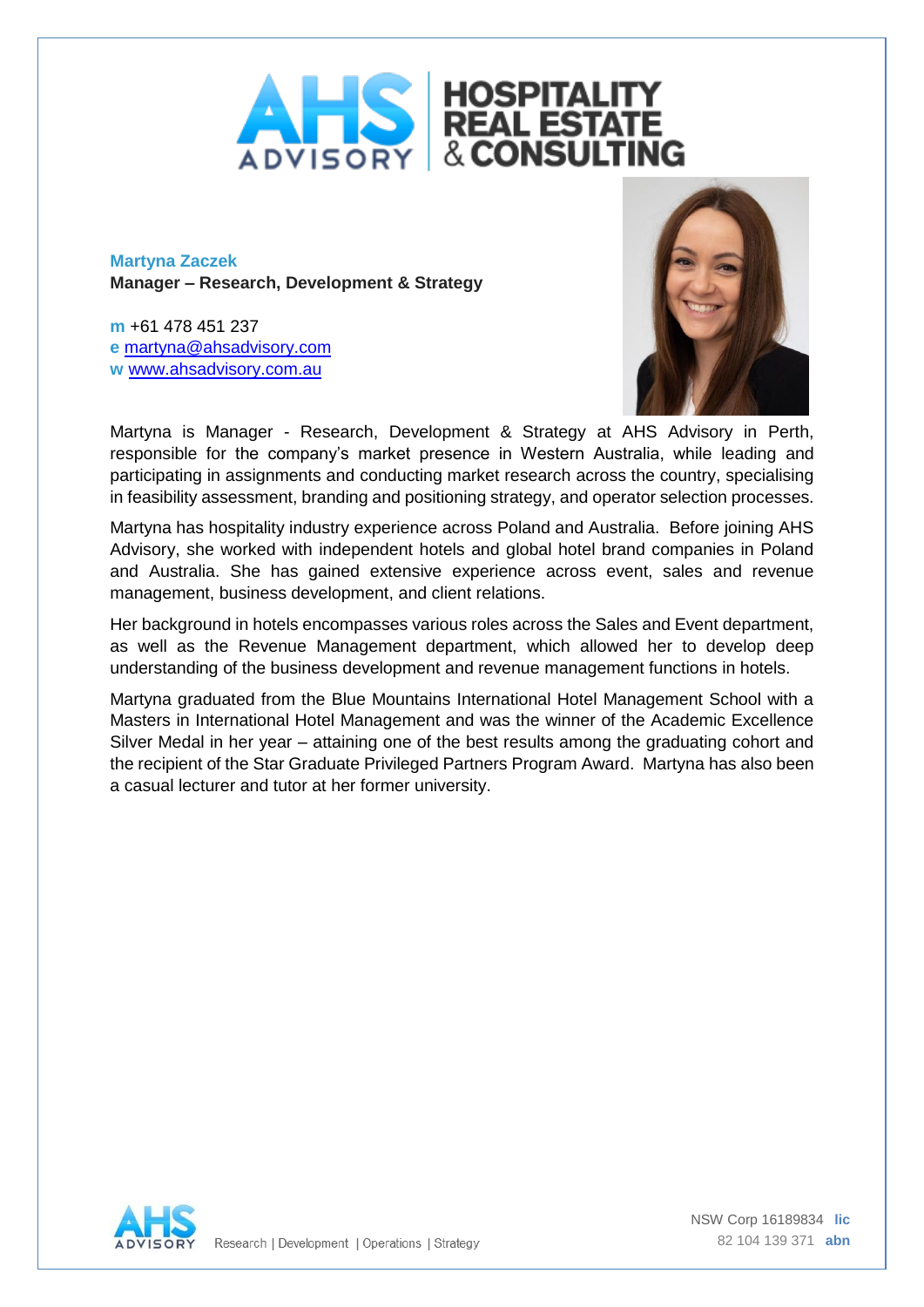

**Spring Fan Consultant 3 Spring Street, Sydney NSW 2000 t** +61 2 9135 2975

**e** [spring@ahsadvisory.com](mailto:spring@ahsadvisory.com) **w** [www.ahsadvisory.com.au](http://www.ahsadvisory.com.au/)



Spring is an experienced Consultant at AHS Advisory in Sydney, responsible for conducting all econometric modelling used in the preparation of our Hotel Market Outlook reports. She also joins the team in hotel and resort feasibility research and analysis, focussing on market and financial analyses.

Spring has hospitality industry consulting experience across numerous markets in Australia, New Zealand, China and Southeast Asia. Before joining AHS advisory, she worked with a global brand hotel consulting firm out of Singapore, and participated in projects across Indonesia, New Zealand, Malaysia and Cambodia.

Her operational background encompasses various roles across Rooms Division, and in the Sales and Marketing departments at the Sheraton Grand Sydney Hyde Park and the Shenzhenair International Hotel, Shenzhen in China. From these operational roles, Spring has developed a deep understanding of the revenue management function in hotels.

Spring recently graduated with Honours from the École Hôtelière de Lausanne with a Bachelor of Science in International Hospitality Management.